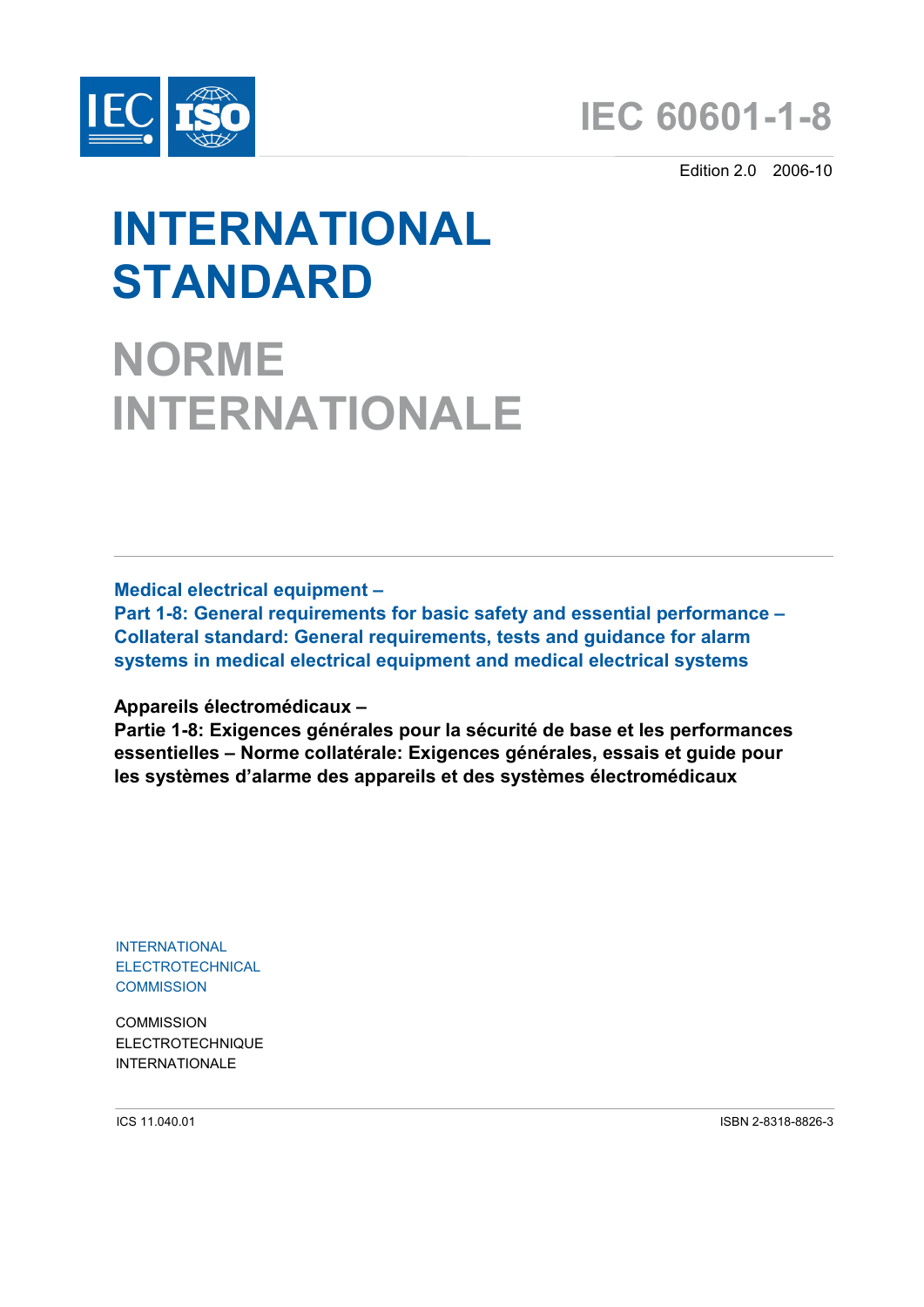### **CONTENTS**

| $\mathbf 1$                                                                        |  |  |  |  |
|------------------------------------------------------------------------------------|--|--|--|--|
| 1.1                                                                                |  |  |  |  |
| 1.2                                                                                |  |  |  |  |
| 1.3                                                                                |  |  |  |  |
| 2                                                                                  |  |  |  |  |
| 3                                                                                  |  |  |  |  |
| 4                                                                                  |  |  |  |  |
| 5                                                                                  |  |  |  |  |
| 5.1                                                                                |  |  |  |  |
| 5.2                                                                                |  |  |  |  |
| 6                                                                                  |  |  |  |  |
| 6.1                                                                                |  |  |  |  |
| 6.2                                                                                |  |  |  |  |
| 6.3                                                                                |  |  |  |  |
| 6.4                                                                                |  |  |  |  |
| 6.5                                                                                |  |  |  |  |
| 6.6                                                                                |  |  |  |  |
| 6.7                                                                                |  |  |  |  |
| 6.8                                                                                |  |  |  |  |
| 6.9                                                                                |  |  |  |  |
| 6.10                                                                               |  |  |  |  |
| 6.11                                                                               |  |  |  |  |
|                                                                                    |  |  |  |  |
|                                                                                    |  |  |  |  |
| Annex B (informative) Guide to marking and labelling requirements for ME EQUIPMENT |  |  |  |  |
|                                                                                    |  |  |  |  |
|                                                                                    |  |  |  |  |
|                                                                                    |  |  |  |  |
|                                                                                    |  |  |  |  |
|                                                                                    |  |  |  |  |
|                                                                                    |  |  |  |  |
|                                                                                    |  |  |  |  |
| Figure 1 - Illustration of temporal characteristics of auditory ALARM SIGNALS 19   |  |  |  |  |
| Figure A.1 - Graphical representation of components of ALARM SYSTEM delay 49       |  |  |  |  |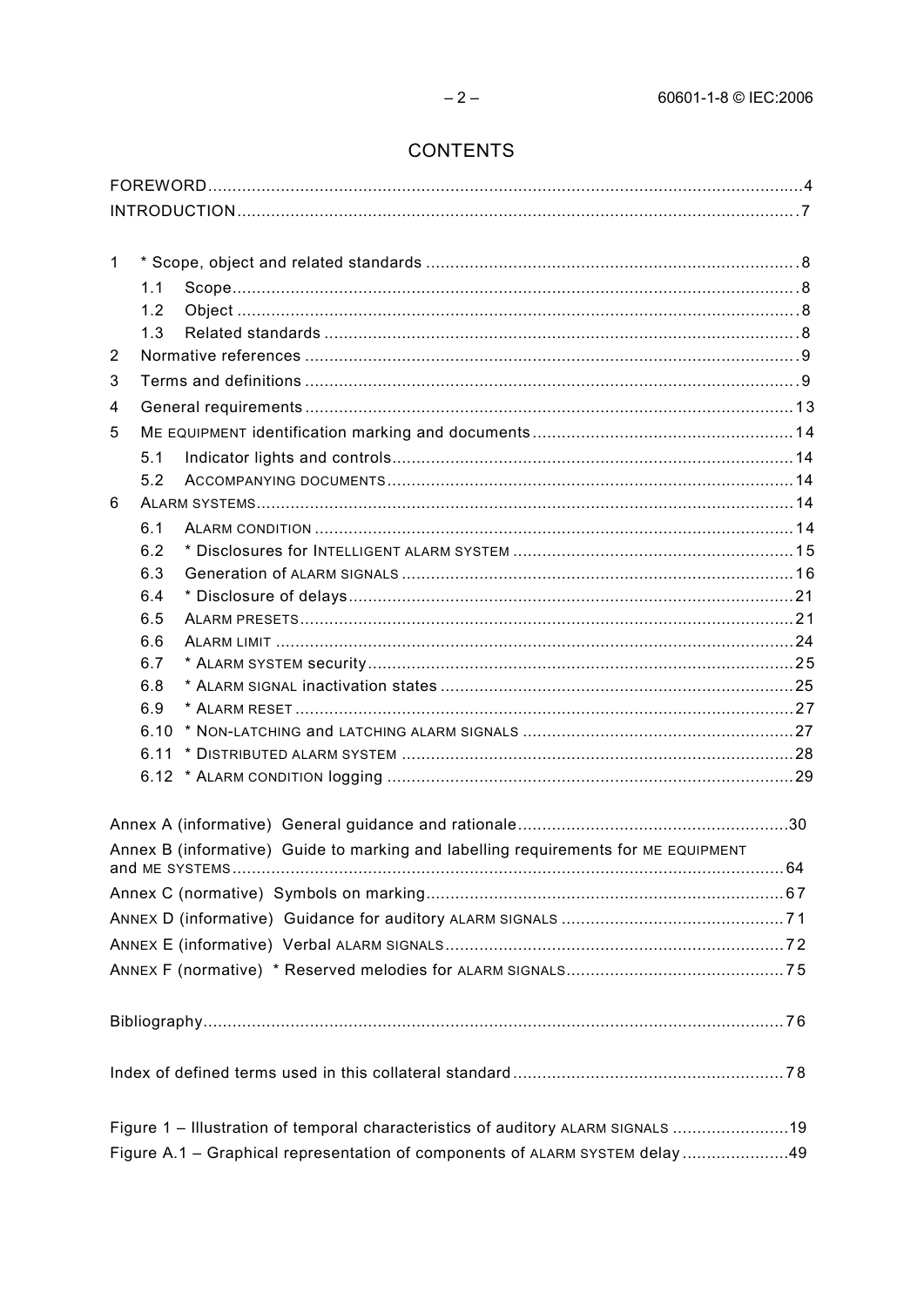| Table F.1 - * Equipment encoded auditory ALARM SIGNALS categorized by ALARM            |  |
|----------------------------------------------------------------------------------------|--|
| Table F.2 - * Auditory LOW PRIORITY ALARM SIGNAL complying with Table 3 and Table 4 75 |  |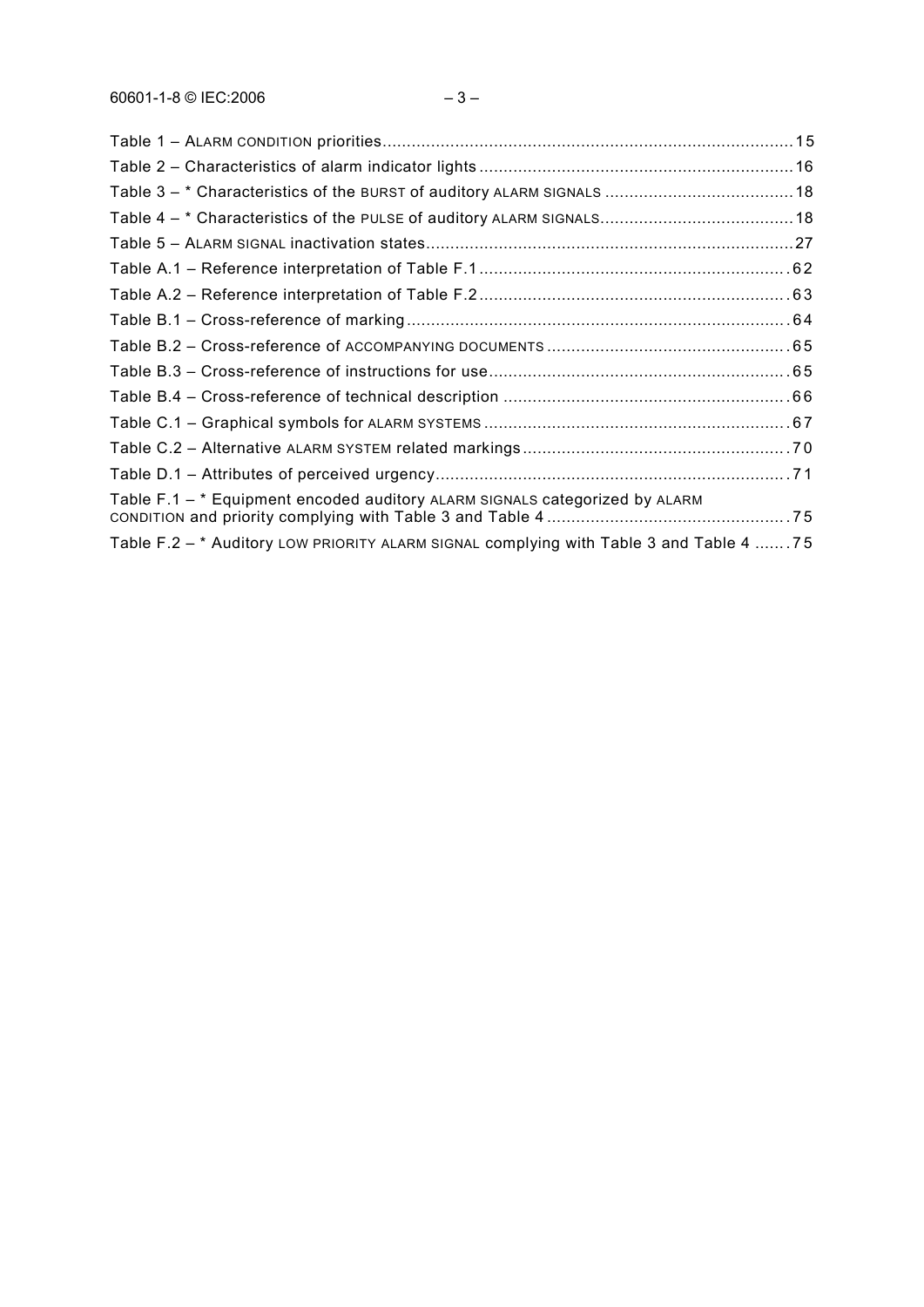#### INTERNATIONAL ELECTROTECHNICAL COMMISSION  $\frac{1}{2}$  ,  $\frac{1}{2}$  ,  $\frac{1}{2}$  ,  $\frac{1}{2}$  ,  $\frac{1}{2}$  ,  $\frac{1}{2}$

#### **MEDICAL ELECTRICAL EQUIPMENT –**

#### **Part 1-8: General requirements for basic safety and essential performance – Collateral Standard: General requirements, tests and guidance for alarm systems in medical electrical equipment and medical electrical systems**

#### FOREWORD

- 1) The International Electrotechnical Commission (IEC) is a worldwide organization for standardization comprising all national electrotechnical committees (IEC National Committees). The object of IEC is to promote international co-operation on all questions concerning standardization in the electrical and electronic fields. To this end and in addition to other activities, IEC publishes International Standards, Technical Specifications, Technical Reports, Publicly Available Specifications (PAS) and Guides (hereafter referred to as "IEC Publication(s)"). Their preparation is entrusted to technical committees; any IEC National Committee interested in the subject dealt with may participate in this preparatory work. International, governmental and nongovernmental organizations liaising with the IEC also participate in this preparation. IEC collaborates closely with the International Organization for Standardization (ISO) in accordance with conditions determined by agreement between the two organizations.
- 2) The formal decisions or agreements of IEC on technical matters express, as nearly as possible, an international consensus of opinion on the relevant subjects since each technical committee has representation from all interested IEC National Committees.
- 3) IEC Publications have the form of recommendations for international use and are accepted by IEC National Committees in that sense. While all reasonable efforts are made to ensure that the technical content of IEC Publications is accurate, IEC cannot be held responsible for the way in which they are used or for any misinterpretation by any end user.
- 4) In order to promote international uniformity, IEC National Committees undertake to apply IEC Publications transparently to the maximum extent possible in their national and regional publications. Any divergence between any IEC Publication and the corresponding national or regional publication shall be clearly indicated in the latter.
- 5) IEC provides no marking procedure to indicate its approval and cannot be rendered responsible for any equipment declared to be in conformity with an IEC Publication.
- 6) All users should ensure that they have the latest edition of this publication.
- 7) No liability shall attach to IEC or its directors, employees, servants or agents including individual experts and members of its technical committees and IEC National Committees for any personal injury, property damage or other damage of any nature whatsoever, whether direct or indirect, or for costs (including legal fees) and expenses arising out of the publication, use of, or reliance upon, this IEC Publication or any other IEC Publications.
- 8) Attention is drawn to the Normative references cited in this publication. Use of the referenced publications is indispensable for the correct application of this publication.
- 9) Attention is drawn to the possibility that some of the elements of this IEC Publication may be the subject of patent rights. IEC shall not be held responsible for identifying any or all such patent rights.

International standard IEC 60601-1-8 has been prepared by IEC subcommittee 62A: Common aspects of electrical equipment used in medical practice of IEC technical committee 62: Electrical equipment in medical practice, and ISO subcommittee SC 3: Lung ventilators and related devices of ISO technical committee 121: Anaesthetic and respiratory equipment.

It is published as double logo standard.

IEC 60601-1-8 constitutes a collateral standard to IEC 60601-1: *Medical electrical equipment – Part 1: General requirements for safety and essential performance* hereafter referred to as the general standard.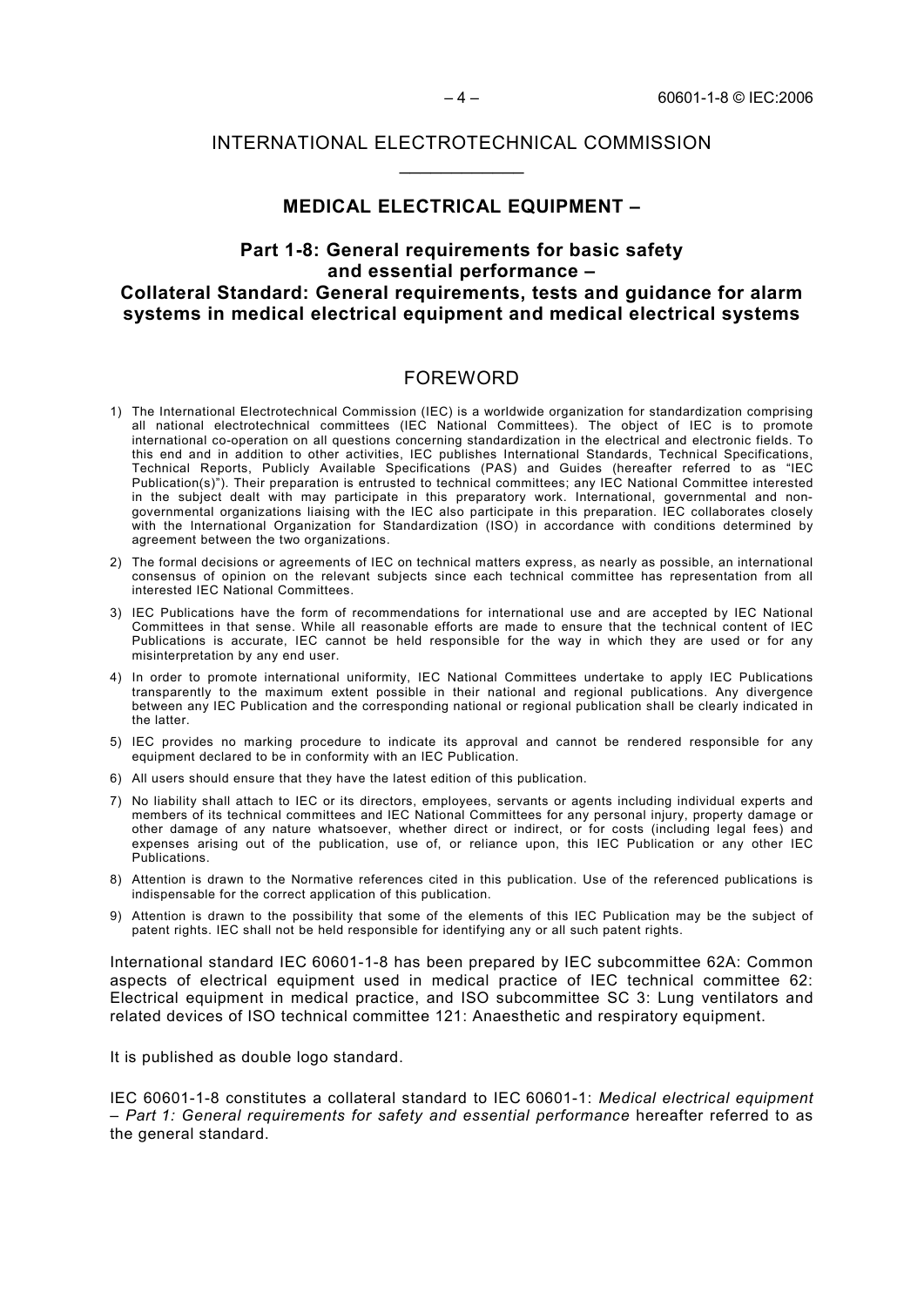This edition of IEC 60601-1-8 was revised to structurally align it with the 2005 edition of IEC 60601-1 and to implement the decision of IEC Subcommittee 62 A that the clause numbering structure of collateral standards written to IEC 60601-1:2005 would adhere to the form specified in ISO/IEC Directives, Part 2:2004. The principle technical changes are in Clause 4, which now recognizes that there is a general requirement for a risk management process in IEC 60601-1:2005.

The text of this collateral standard is based on the following documents:

| CDV         | Report on voting |
|-------------|------------------|
| 62A/519/CDV | 62A/537A/RVC     |

Full information on the voting for the approval of this collateral standard can be found in the report on voting indicated in the above table. In ISO, the standard has been approved by 18 P-members out of 18 having cast a vote.

This publication has been drafted in accordance with the ISO/IEC Directives, Part 2.

In the 60601 series of publications, collateral standards specify general requirements for safety applicable to:

- a subgroup of MEDICAL ELECTRICAL EQUIPMENT (e.g. radiological equipment); or
- a specific characteristic of all MEDICAL ELECTRICAL EQUIPMENT, not fully addressed in the general standard (e.g. ALARM SYSTEMS).

In this collateral standard, the following print types are used:

- Requirements and definitions: roman type.
- *Test specifications: italic type. In addition, in Annex A text in italics indicates guidance that describes means to achieve the safety objectives of this collateral standard.*
- Informative material appearing outside of tables, such as notes, examples and references: in smaller type. Normative text of tables is also in a smaller type.
- TERMS DEFINED IN CLAUSE 3 OF THE GENERAL STANDARD, IN THIS COLLATERAL STANDARD OR AS NOTED: SMALL CAPITALS.

In referring to the structure of this standard, the term

- "clause" means one of the seventeen numbered divisions within the table of contents, inclusive of all subdivisions (e.g. Clause 6 includes Subclauses 6.1, 6.2, etc.);
- "subclause" means a numbered subdivision of a clause (e.g.  $6.1$ ,  $6.2$  and  $6.3.1$  are all subclauses of Clause 6).

References to clauses within this standard are preceded by the term "Clause" followed by the clause number. References to subclauses within this standard are by number only.

In this standard, the conjunctive "or" is used as an "inclusive or" so a statement is true if any combination of the conditions is true.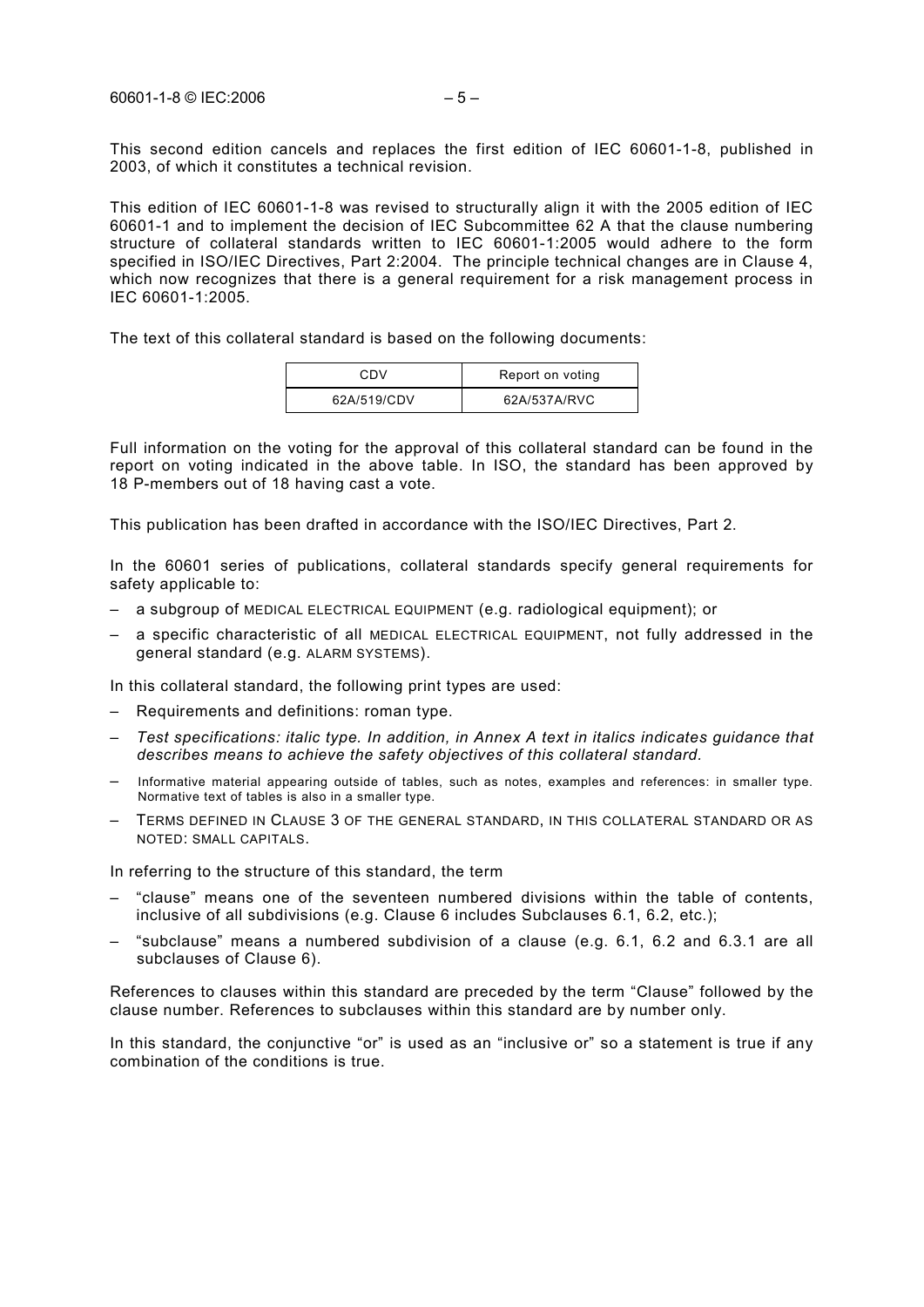The verbal forms used in this standard conform to usage described in Annex H of the ISO/IEC Directives, Part 2. For the purposes of this standard, the auxiliary verb:

- − "shall" means that compliance with a requirement or a test is mandatory for compliance with this standard:
- − "should" means that compliance with a requirement or a test is recommended but is not mandatory for compliance with this standard;
- − "may" is used to describe a permissible way to achieve compliance with a requirement or test.

Clauses, subclauses and definitions for which a rationale is provided in informative Annex A are marked with an asterisk (\*).

A list of all parts of the IEC 60601 series, under the general title: *Medical electrical equipment*, can be found on the IEC website.

The committee has decided that the contents of this collateral standard will remain unchanged until the maintenance result date indicated on the IEC web site under "http://webstore.iec.ch" in the data related to the specific publication. At this date, the publication will be

- reconfirmed;
- withdrawn;
- replaced by a revised edition, or
- amended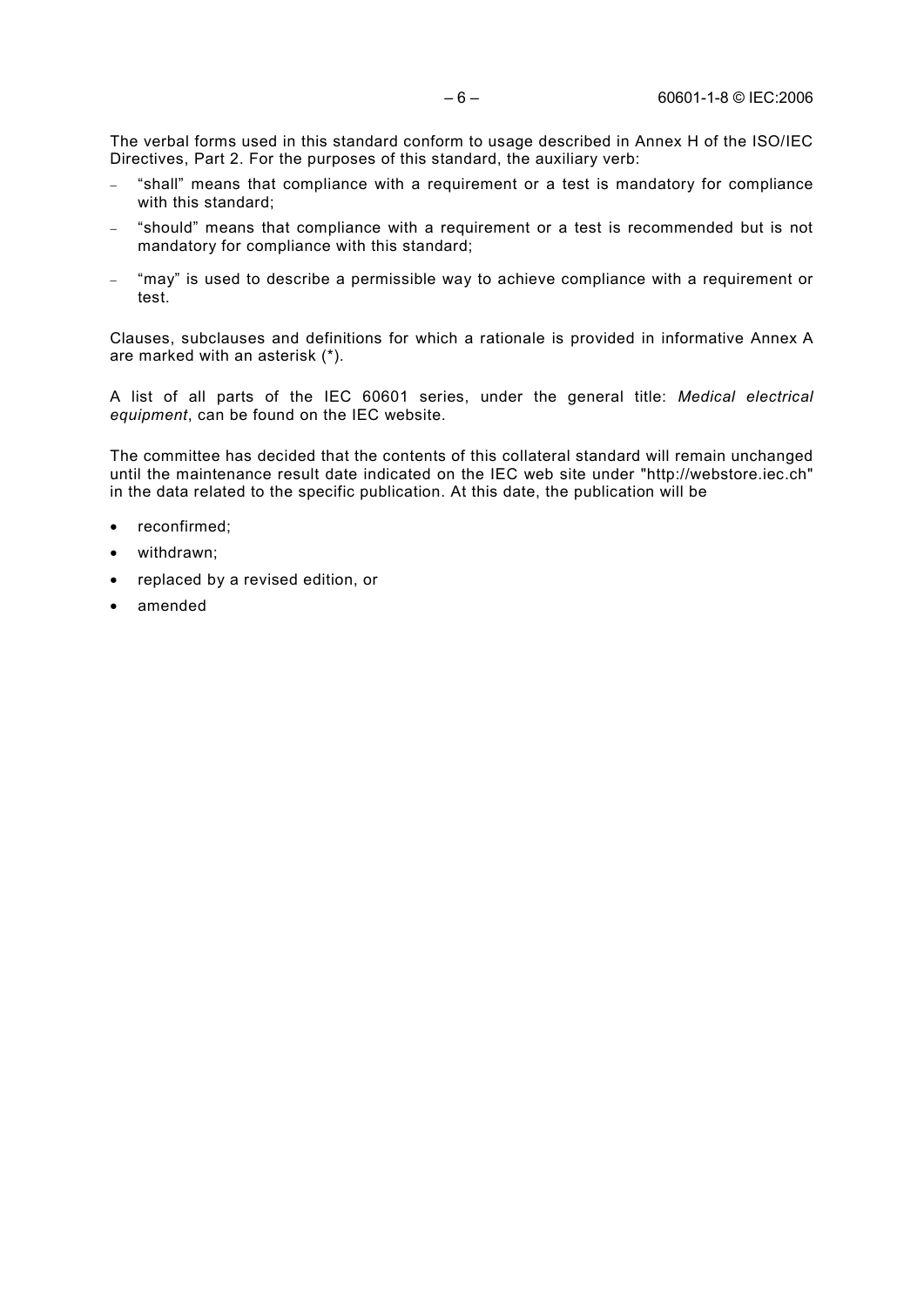#### INTRODUCTION

MEDICAL ELECTRICAL EQUIPMENT and MEDICAL ELECTRICAL SYSTEMS are increasingly used in medical practice. ALARM SIGNALS are frequently used to indicate unsatisfactory physiological PATIENT states, unsatisfactory functional states of the MEDICAL ELECTRICAL EQUIPMENT or MEDICAL ELECTRICAL SYSTEM or to warn the OPERATOR of HAZARDS to the PATIENT or OPERATOR due to the MEDICAL ELECTRICAL EQUIPMENT or MEDICAL ELECTRICAL SYSTEM. INFORMATION SIGNALS convey information that is independent of an ALARM CONDITION.

Surveys of healthcare personnel have indicated significant discontent with ALARM SIGNALS. Problems include difficulty in identifying the source of an ALARM SIGNAL, loud and distracting ALARM SIGNALS, and the high incidence of FALSE POSITIVE or NEGATIVE ALARM CONDITIONS [16] 1). Surveys of MANUFACTURERS of medical monitors demonstrated a wide variety of DEFAULT ALARM PRESETS. The leading reason for disabling ALARM SIGNALS is the large number of ALARM SIGNALS associated with FALSE POSITIVE ALARM CONDITIONS. See also bibliography.

Safety of PATIENTS depends on the ability of the OPERATOR to correctly discern the characteristics of ALARM SIGNALS. USABILITY is an important element in the design of ALARM SIGNALS that are readily discernible without being unnecessarily distracting or disturbing. This approach is intended to rationalize the current situation, to reduce confusion by limiting proliferation of ALARM SIGNALS and their control states, and to minimize distraction for other people. This collateral standard was developed with contributions from clinicians, engineers and applied psychologists.

The terminology, requirements, general recommendations and guidance of this collateral standard are intended to be useful for MANUFACTURERS of MEDICAL ELECTRICAL EQUIPMENT and MEDICAL ELECTRICAL SYSTEMS and for technical committees responsible for particular standards.

The effectiveness of any ALARM SYSTEM depends critically on its implementation by the RESPONSIBLE ORGANIZATION. It is important that the RESPONSIBLE ORGANIZATION configure the ALARM SYSTEM so that an OPERATOR is not able to compromise it.

—————————

<sup>1)</sup> Figures in brackets refer to the bibliography.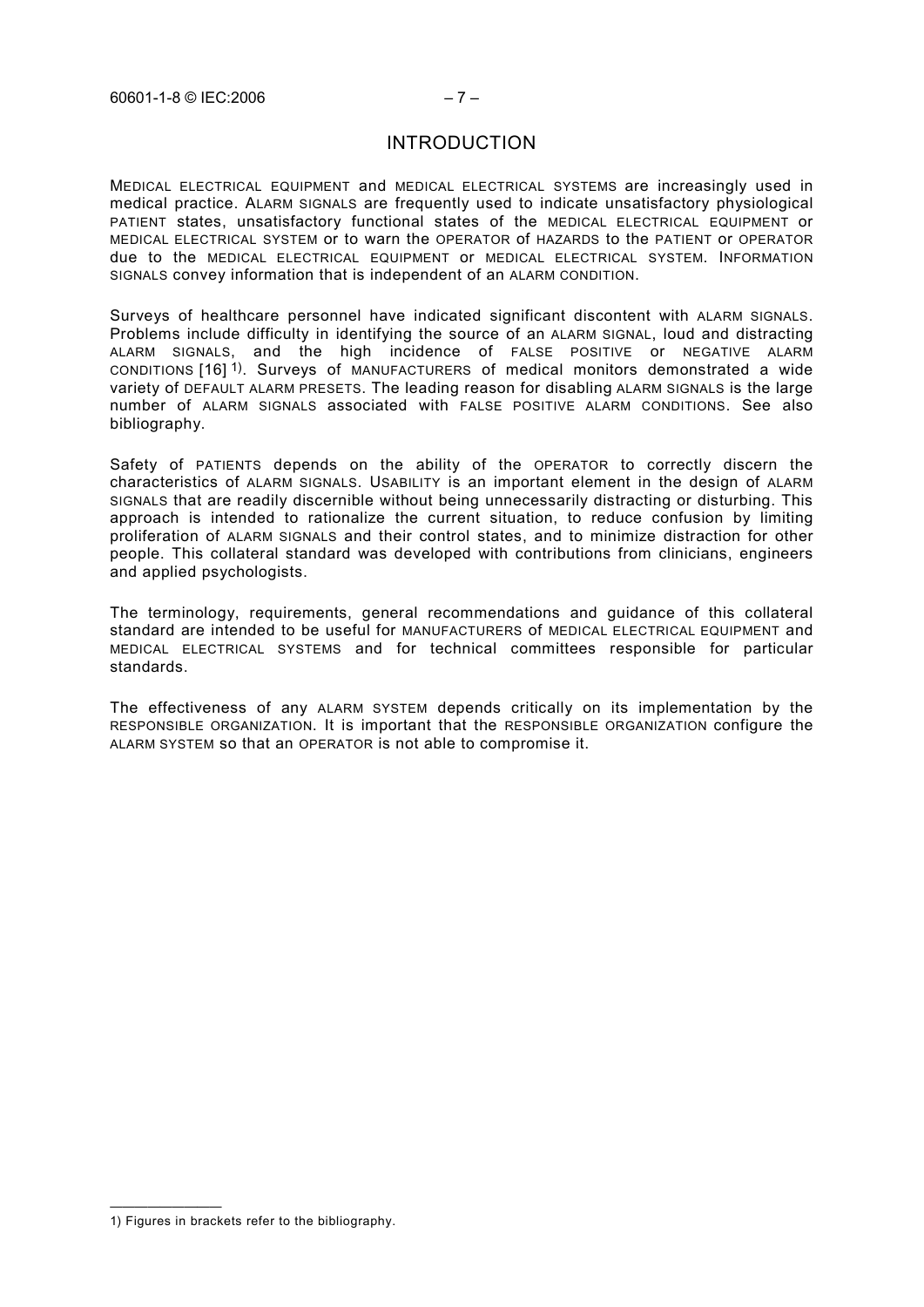#### **MEDICAL ELECTRICAL EQUIPMENT –**

#### **Part 1-8: General requirements for basic safety and essential performance –**

**Collateral Standard: General requirements, tests and guidance for alarm systems in medical electrical equipment and medical electrical systems** 

#### **1 \* Scope, object and related standards**

#### **1.1 Scope**

This International Standard applies to the BASIC SAFETY and ESSENTIAL PERFORMANCE of MEDICAL ELECTRICAL EQUIPMENT and MEDICAL ELECTRICAL SYSTEMS, hereafter referred to as ME EQUIPMENT and ME SYSTEMS.

This collateral standard specifies requirements for ALARM SYSTEMS and ALARM SIGNALS in ME EQUIPMENT and ME SYSTEMS.

It also provides guidance for the application of ALARM SYSTEMS.

#### **1.2 Object**

The object of this collateral standard is to specify basic safety and essential performance requirements and tests for ALARM SYSTEMS in ME EQUIPMENT and ME SYSTEMS and to provide guidance for their application. This is accomplished by defining alarm categories (priorities) by degree of urgency, consistent ALARM SIGNALS and consistent control states and their marking for all ALARM SYSTEMS.

This collateral standard does not specify:

- whether any particular ME EQUIPMENT or ME SYSTEM is required to be provided with ALARM SYSTEMS;
- the particular circumstances which initiate an ALARM CONDITION;
- the allocation of priorities to a particular ALARM CONDITION; or
- the means of generating ALARM SIGNALS.

#### **1.3 Related standards**

#### **1.3.1 IEC 60601-1**

For ME EQUIPMENT and ME SYSTEMS, this collateral standard complements IEC 60601-1.

When referring to IEC 60601-1 or to this collateral standard, either individually or in combination, the following conventions are used:

- "the general standard" designates IEC 60601-1 alone;
- "this collateral standard" designates IEC 60601-1-8 alone;
- "this standard" designates the combination of the general standard and this collateral standard.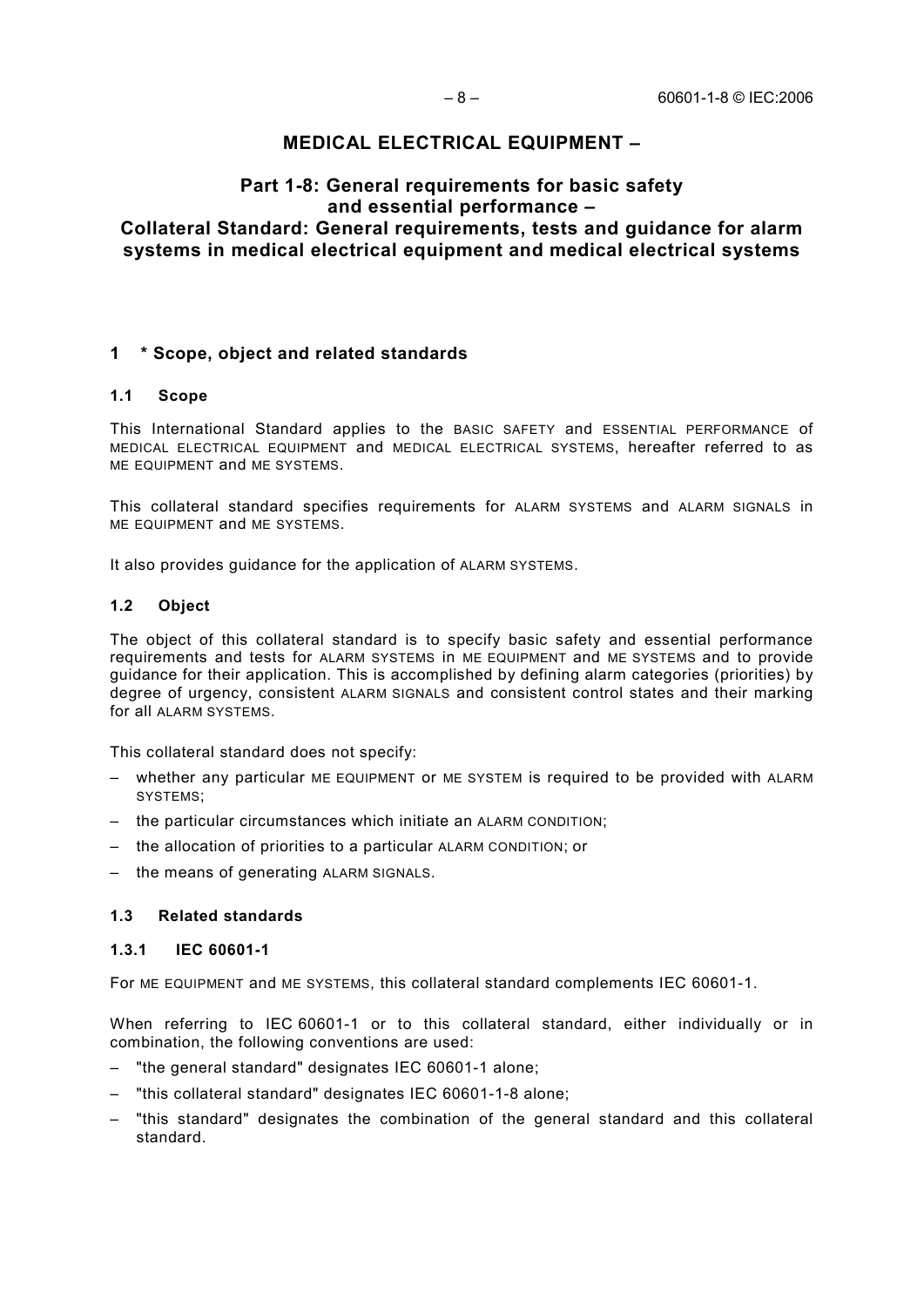#### **1.3.2 Particular standards**

A requirement in a particular standard takes priority over the corresponding requirement in this collateral standard.

#### **2 Normative references**

The following referenced documents are indispensable for the application of this document. For dated references, only the edition cited applies. For undated references, the latest edition of the referenced document (including any amendments) applies.

IEC 60417, *Graphical symbols for use on equipment* 

IEC 60601-1:2005, *Medical electrical equipment – Part 1: General requirements for basic safety and essential performance* 

IEC 60601-1-2:----2), *Medical electrical equipment – Part 1-2: General requirements for basic safety and essential performance – Collateral Standard: Electromagnetic compatibility – Requirements and tests* 

IEC 60601-1-6:---- 3), *Medical electrical equipment – Part 1-6: General requirements for basic safety and essential performance – Collateral standard: Usability*

IEC 60651:1979 4), *Sound level meters*  Amendment 1 (1993) Amendment 2 (2000)

—————————

ISO 3744:1994, *Acoustics – Determination of sound power levels of noise sources using sound pressure – Engineering method in an essentially free field over a reflecting plane*

ISO 7000:1989, *Graphical symbols for use on equipment – Index and synopsis*

<sup>2)</sup> A second edition of IEC 60601-1-2 exists, published in 2004 under the title *Medical electrical equipment – Part 1-2: General requirements for safety – Collateral Standard: Electromagnetic compatibility – Requirements and tests.* A third edition under the title given above is currently to be published. References to IEC 60601-1-2 in this standard refer to the new edition.

<sup>3)</sup> A first edition of IEC 60601-1-6 exists, published in 2004 under the title *Medical electrical equipment – Part 1-6: General requirements for safety – Collateral Standard: Usability.* A second edition under the title given above is currently to be published. References to IEC 60601-1-6 in this standard refer to the new edition.

<sup>4)</sup> IEC 60651:1979 has been withdrawn and replaced by IEC 61672-1:2002 and IEC 61672-2:2003. Future editions of this publication will be amended to take this fact into account.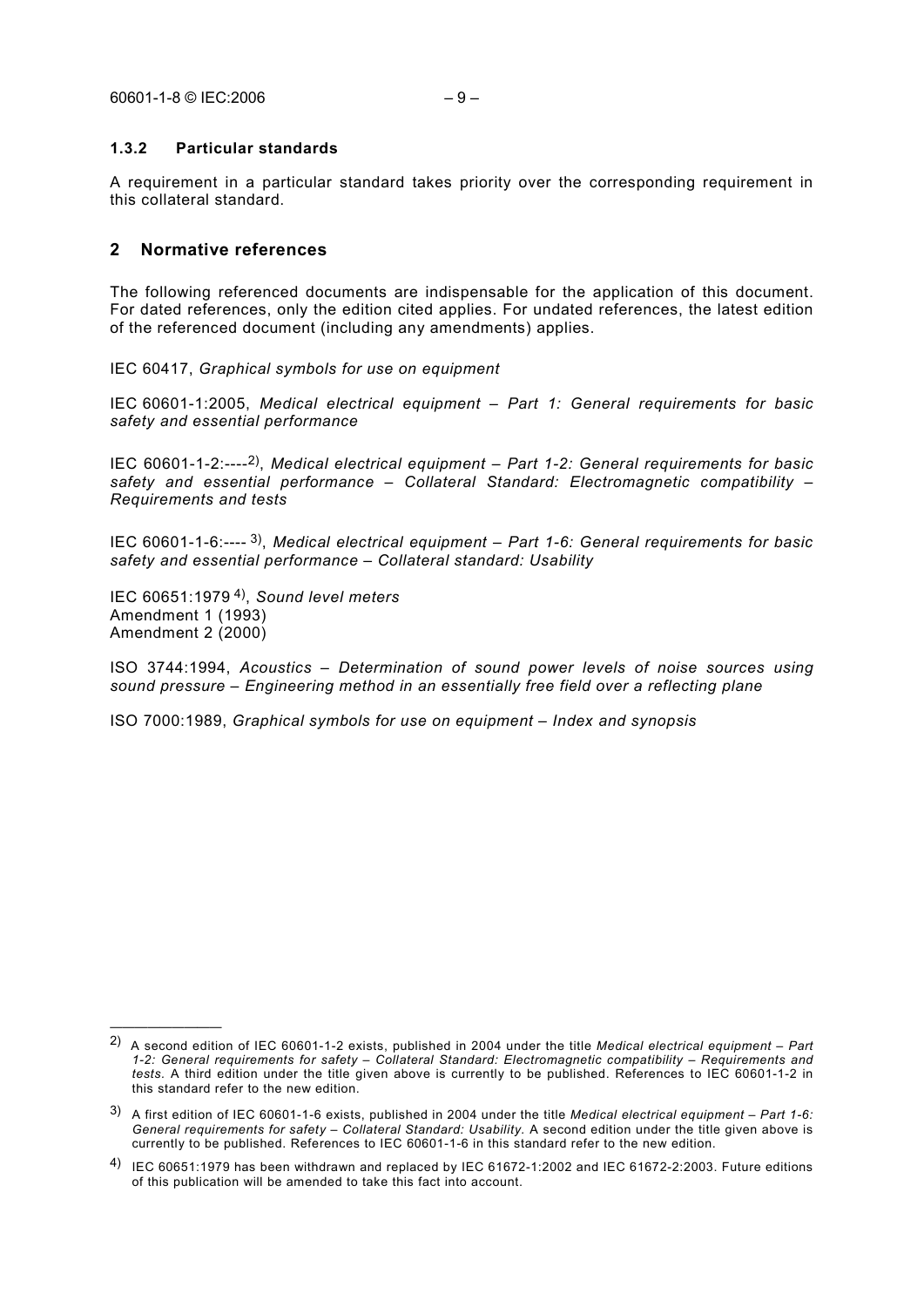### SOMMAIRE

| 1 |      |                                                                                       |     |
|---|------|---------------------------------------------------------------------------------------|-----|
|   | 1.1  |                                                                                       |     |
|   | 1.2  |                                                                                       |     |
|   | 1.3  |                                                                                       |     |
| 2 |      |                                                                                       |     |
| 3 |      |                                                                                       |     |
| 4 |      |                                                                                       |     |
| 5 |      |                                                                                       |     |
|   | 5.1  |                                                                                       |     |
|   | 5.2  |                                                                                       |     |
| 6 |      |                                                                                       |     |
|   | 6.1  |                                                                                       |     |
|   | 6.2  |                                                                                       |     |
|   | 6.3  |                                                                                       |     |
|   | 6.4  |                                                                                       |     |
|   | 6.5  |                                                                                       |     |
|   | 6.6  |                                                                                       |     |
|   | 6.7  |                                                                                       |     |
|   | 6.8  |                                                                                       |     |
|   | 6.9  |                                                                                       |     |
|   | 6.10 |                                                                                       |     |
|   | 6.11 |                                                                                       |     |
|   |      |                                                                                       |     |
|   |      |                                                                                       |     |
|   |      | Annexe B (informative) Guide pour le marquage et exigences d'étiquetage pour les      |     |
|   |      | APPAREJUS EM et les SYSTÈMES EM                                                       | 142 |
|   |      |                                                                                       |     |
|   |      | Annexe D (informative) Lignes directrices concernant les SIGNAUX D'ALARME sonores 149 |     |
|   |      |                                                                                       |     |
|   |      | Annexe F (normative) * Mélodies réservées pour les SIGNAUX D'ALARME  153              |     |
|   |      |                                                                                       |     |
|   |      |                                                                                       |     |
|   |      |                                                                                       |     |

Figure 1 – Illustration des caractéristiques temporelles des SIGNAUX D'ALARME sonores .........97 Figure A.1 – Représentation graphique des composantes du délai du SYSTÈME D'ALARME.....127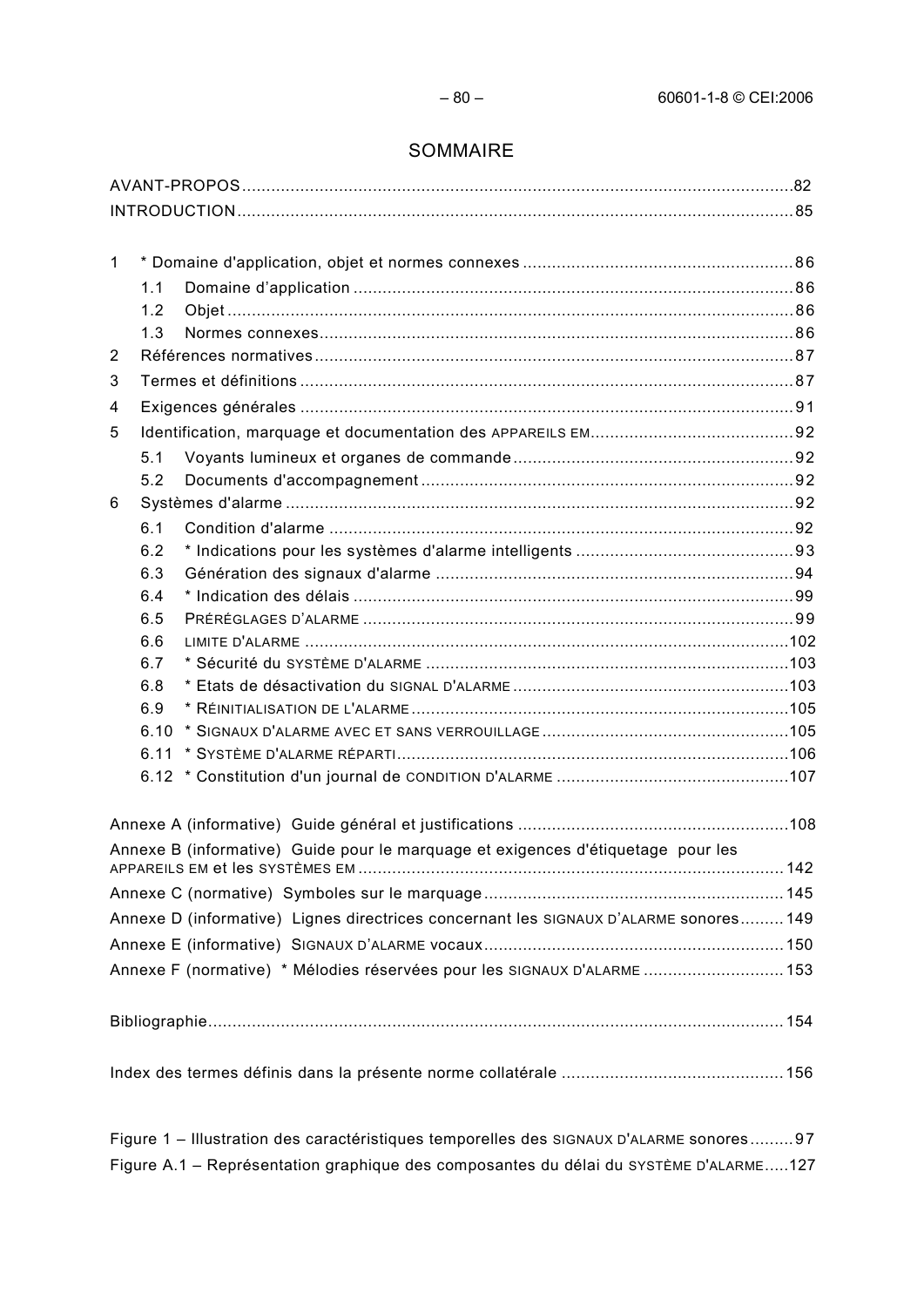| Tableau 3 - * Caractéristiques de la SALVE de SIGNAUX D'ALARME sonores 96                |  |
|------------------------------------------------------------------------------------------|--|
| Tableau 4 - * Caractéristiques de l'IMPULSION des SIGNAUX D'ALARME sonores 96            |  |
|                                                                                          |  |
|                                                                                          |  |
|                                                                                          |  |
|                                                                                          |  |
| Tableau B.2 - Correspondances pour les DOCUMENTS D'ACCOMPAGNEMENT 143                    |  |
|                                                                                          |  |
|                                                                                          |  |
|                                                                                          |  |
|                                                                                          |  |
|                                                                                          |  |
| Tableau F.1 - * SIGNAUX D'ALARME sonores codés par l'appareil classés par CONDITION      |  |
| Tableau F.2 - *SIGNAL D'ALARME sonore de FAIBLE PRIORITÉ conforme aux Tableaux 3 et 4153 |  |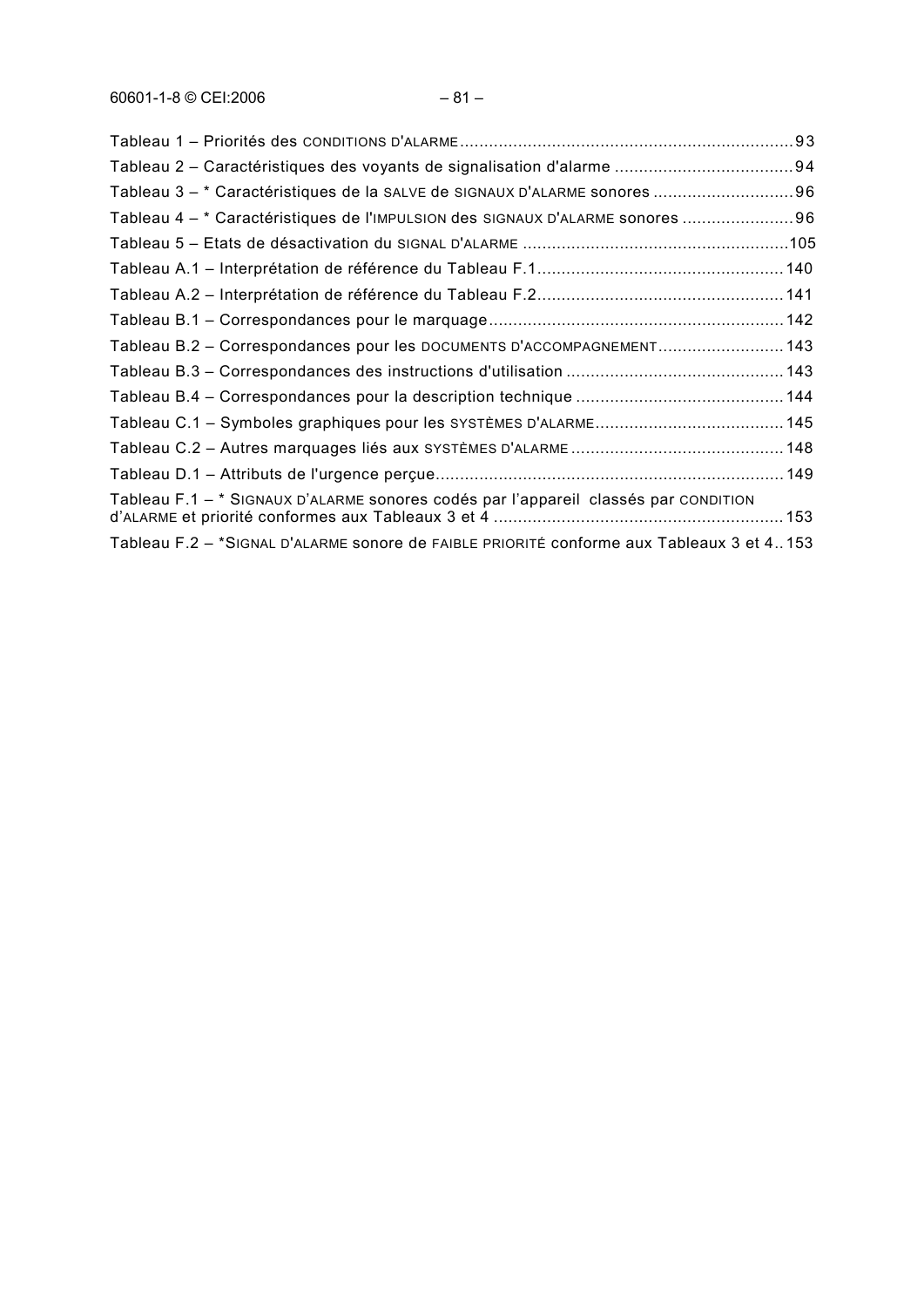#### COMMISSION ÉLECTROTECHNIQUE INTERNATIONALE  $\frac{1}{2}$  ,  $\frac{1}{2}$  ,  $\frac{1}{2}$  ,  $\frac{1}{2}$  ,  $\frac{1}{2}$  ,  $\frac{1}{2}$

#### **APPAREILS ÉLECTROMÉDICAUX –**

#### **Partie 1-8: Exigences générales pour la sécurité de base et les performances essentielles – Norme collatérale: Exigences générales, essais et guide pour les systèmes d'alarme des appareils et des systèmes électromédicaux**

#### AVANT-PROPOS

- 1) La Commission Electrotechnique Internationale (CEI) est une organisation mondiale de normalisation composée de l'ensemble des comités électrotechniques nationaux (Comités nationaux de la CEI). La CEI a pour objet de favoriser la coopération internationale pour toutes les questions de normalisation dans les domaines de l'électricité et de l'électronique. A cet effet, la CEI – entre autres activités – publie des Normes internationales, des Spécifications techniques, des Rapports techniques, des Spécifications accessibles au public (PAS) et des Guides (ci-après dénommés "Publication(s) de la CEI"). Leur préparation est confiée aux comités d'études; il est permis à tout Comité national intéressé par le sujet traité de participer à ces travaux préparatoires. Les organisations internationales, gouvernementales et non gouvernementales qui assurent la liaison avec la CEI participent également à cette préparation. La CEI collabore étroitement avec l'Organisation Internationale de Normalisation (ISO), selon des conditions fixées par accord entre les deux organisations.
- 2) Les décisions ou accords officiels de la CEI concernant les questions techniques représentent, dans la mesure du possible, un accord international sur les sujets étudiés, étant donné que les Comités nationaux de la CEI intéressés sont représentés dans chaque comité d'études.
- 3) Les Publications de la CEI se présentent sous la forme de recommandations internationales et sont agréées comme telles par les Comités nationaux de la CEI. Tous les efforts raisonnables sont entrepris afin que la CEI s'assure de l'exactitude du contenu technique de ses publications; la CEI ne peut pas être tenue responsable de l'éventuelle mauvaise utilisation ou interprétation qui en est faite par un quelconque utilisateur final.
- 4) Dans le but d'encourager l'unification internationale, les Comités nationaux de la CEI s'engagent à appliquer de façon transparente, dans toute la mesure possible, les normes internationales de la CEI dans leurs normes nationales et régionales. Toutes divergences entre toutes Publications de la CEI et toutes publications nationales ou régionales correspondantes doivent être indiquées en termes clairs dans ces dernières.
- 5) La CEI n'a prévu aucune procédure de marquage valant indication d'approbation et n'engage pas sa responsabilité pour les équipements déclarés conformes à une de ses Publications.
- 6) Tous les utilisateurs doivent s'assurer qu'ils sont en possession de la dernière édition de cette publication.
- 7) Aucune responsabilité ne doit être imputée à la CEI, à ses administrateurs, employés, auxiliaires ou mandataires, y compris ses experts particuliers et les membres de ses comités d'études et des Comités nationaux de la CEI, pour tout préjudice causé en cas de dommages corporels et matériels, ou de tout autre dommage de quelque nature que ce soit, directe ou indirecte, ou pour supporter les coûts (y compris les frais de justice) et les dépenses découlant de la publication ou de l'utilisation de cette Publication de la CEI ou de toute autre Publication de la CEI, ou au crédit qui lui est accordé.
- 8) L'attention est attirée sur les références normatives citées dans cette publication. L'utilisation de publications référencées est obligatoire pour une application correcte de la présente publication.
- 9) L'attention est attirée sur le fait que certains des éléments de la présente Publication de la CEI peuvent faire l'objet de droits de propriété intellectuelle ou de droits analogues. La CEI ne saurait être tenue pour responsable de ne pas avoir identifié de tels droits de propriété et de ne pas avoir signalé leur existence.

La Norme internationale CEI 60601-1-8 a été établie par le sous-comité 62A: Aspects généraux des équipements utilisés en pratique médicale, du comité d'études 62 de la CEI: Equipements électriques dans la pratique médicale, et le sous-comité 3: Ventilateurs pulmonaires et équipements connexes, du comité 121 de l'ISO: Matériel d'anesthésie et de réanimation respiratoire.

Elle est publiée sous double logo.

La CEI 60601-1-8 constitue une norme collatérale de la CEI 60601-1: *Appareils électromédicaux – Partie 1: Exigences générales de sécurité de base et les performances essentielles*, appelée norme générale dans la suite du texte.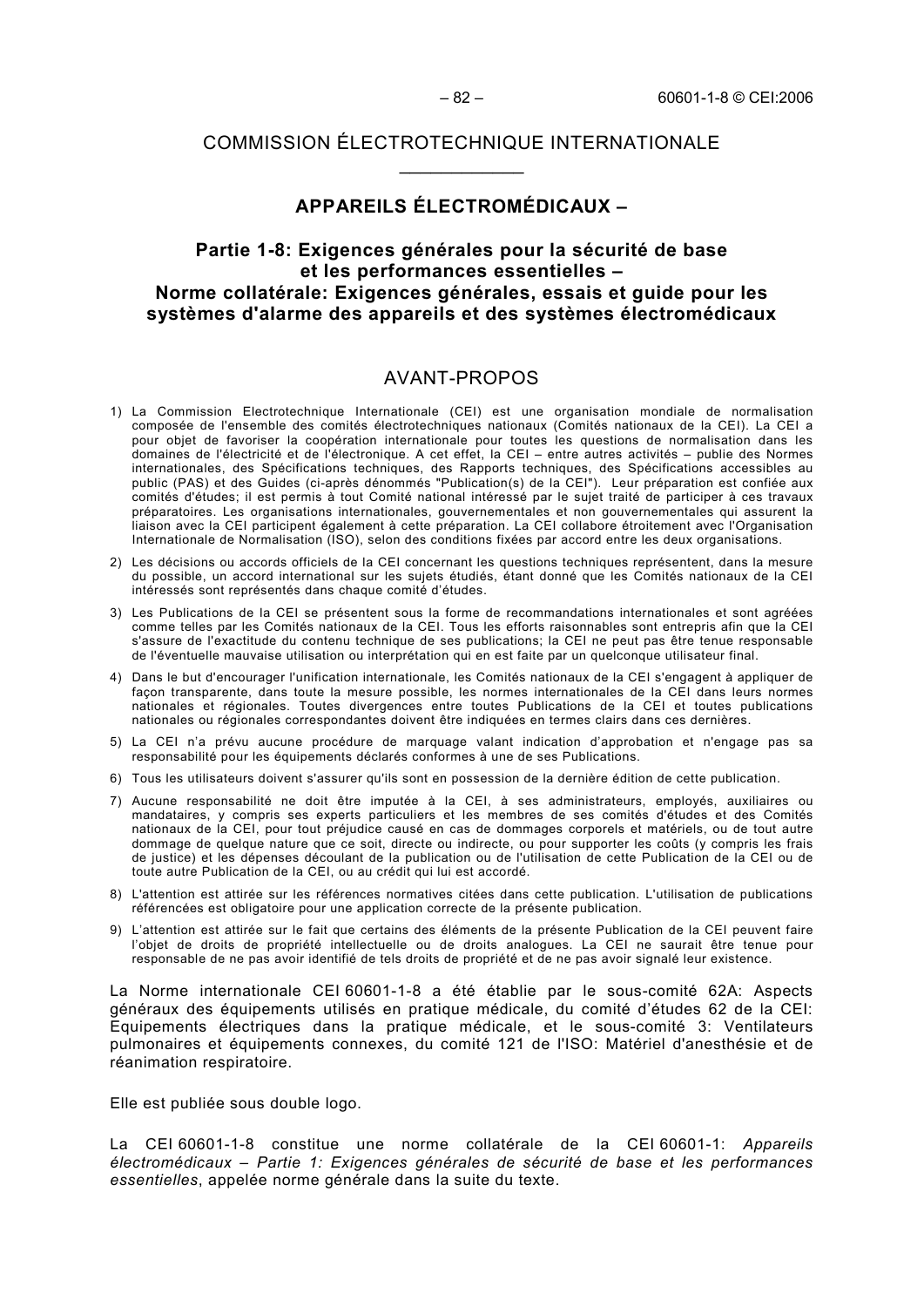Cette deuxième édition annule et remplace la première édition de la CEI 60601-1-8, publiée en 2003, dont elle constitue une révision technique.

Cette édition de la CEI 60601-1-8 a été révisée dans le but de l'aligner structurellement avec l'édition 2005 de la CEI 60601-1 et pour mettre en place la décision du Sous-comité 62 A de la CEI stipulant que la structure de la numérotation des articles des normes collatérales écrites avec la CEI 60601-1:2005 adhérerait au format spécifié dans les Directives ISO/CEI, Partie 2:2004. Les principaux changements techniques se trouvent à l'Article 4, qui reconnaît maintenant qu'il existe une exigence générale de processus de gestion du risque dans la CEI 60601-1:2005.

Le texte de la présente norme collatérale est issu des documents suivants:

| <b>FDIS</b> | Rapport de vote |
|-------------|-----------------|
| 62A/519/CDV | 62A/537A/RVC    |

Le rapport de vote indiqué dans le tableau ci-dessus donne toute information sur le vote ayant abouti à l'approbation de cette norme collatérale. A l'ISO, la norme a été approuvée par 18 membres P sur 18 ayant voté.

Cette publication a été rédigée selon les Directives ISO/CEI, Partie 2.

Dans la série des publications 60601, les normes collatérales spécifient les règles générales de sécurité applicables:

- à un sous-groupe d'APPAREILS ÉLECTROMÉDICAUX (par exemple les appareils de radiologie); ou
- à une caractéristique particulière de tous les APPAREILS ÉLECTROMÉDICAUX, qui n'est pas complètement traitée dans la norme générale (par exemple les SYSTÈMES D'ALARME).

Dans la présente norme collatérale, les caractères d'imprimerie suivants sont utilisés:

- Exigences et définitions: caractères romains.
- *Modalités d'essais: caractères italiques. En outre, dans l'Annexe A, le texte en italique indique des lignes directrices qui décrivent les moyens de nature à atteindre les objectifs de sécurité de la présente norme collatérale.*
- Les indications de nature informative apparaissant hors des tableaux, comme les notes, les exemples et les références: petits caractères. Le texte normatif à l'intérieur des tableaux est également en petits caractères.
- LES TERMES DÉFINIS A L'ARTICLE 3 DE LA NORME GÉNÉRALE, DE LA PRÉSENTE NORME COLLATERALE OU COMME NOTES: PETITES MAJUSCULES.

Concernant la structure de la présente norme, le terme:

- "article" désigne l'une des dix-sept sections numérotées dans la table des matières, avec toutes ses subdivisions (par exemple, l'Article 6 inclut les Paragraphes 6.1, 6.2, etc.);
- "paragraphe" désigne une subdivision numérotée d'un article (par exemple 6.1, 6.2 et 6.3.1 sont tous des paragraphes appartenant à l'Article 6).

Dans la présente norme, les références à des articles sont précédées du mot "Article" suivi du numéro de l'article concerné. Dans la présente norme, les références aux paragraphes utilisent uniquement le numéro du paragraphe concerné.

Dans la présente norme, la conjonction "ou" est utilisée avec la valeur d'un "ou inclusif", ainsi un énoncé est vrai si une combinaison des conditions quelle qu'elle soit est vraie.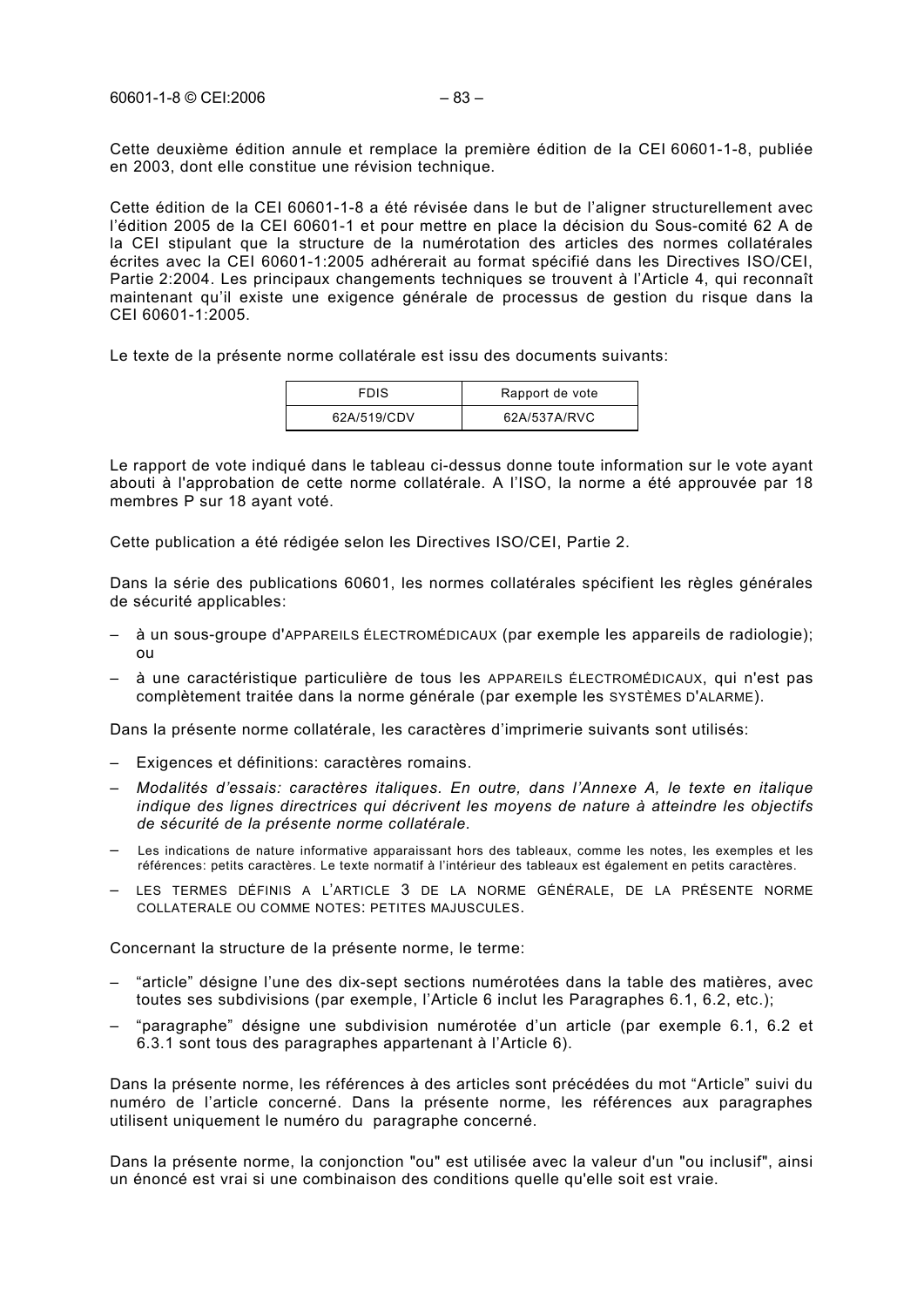Les formes verbales utilisées dans la présente norme sont conformes à l'usage donné à l'Annexe H des Directives ISO/CEI, Partie 2. Pour les besoins de la présente norme:

- − "devoir" mis au présent de l'indicatif signifie que la satisfaction à une exigence ou à un essai est obligatoire pour la conformité à la présente norme;
- − "il convient/il est recommandé" signifie que la satisfaction à une exigence ou à un essai est recommandée mais n'est pas obligatoire pour la conformité à la présente norme;
- − "pouvoir" mis au présent de l'indicatif est utilisé pour décrire un moyen admissible pour satisfaire à une exigence ou à un essai.

Les articles, les paragraphes et les définitions pour lesquels une justification est donnée dans l'Annexe informative A sont repérés par un astérisque (\*).

Une liste de toutes les parties de la CEI 60601, sous le titre général: *Appareils électromédicaux*, est disponible sur le site web de la CEI.

Le comité a décidé que le contenu de cette publication ne sera pas modifié avant la date de maintenance indiquée sur le site web de la CEI sous «http://webstore.iec.ch» dans les données relatives à la publication recherchée. A cette date, la publication sera

- reconduite:
- supprimée;
- remplacée par une édition révisée, ou
- amendée.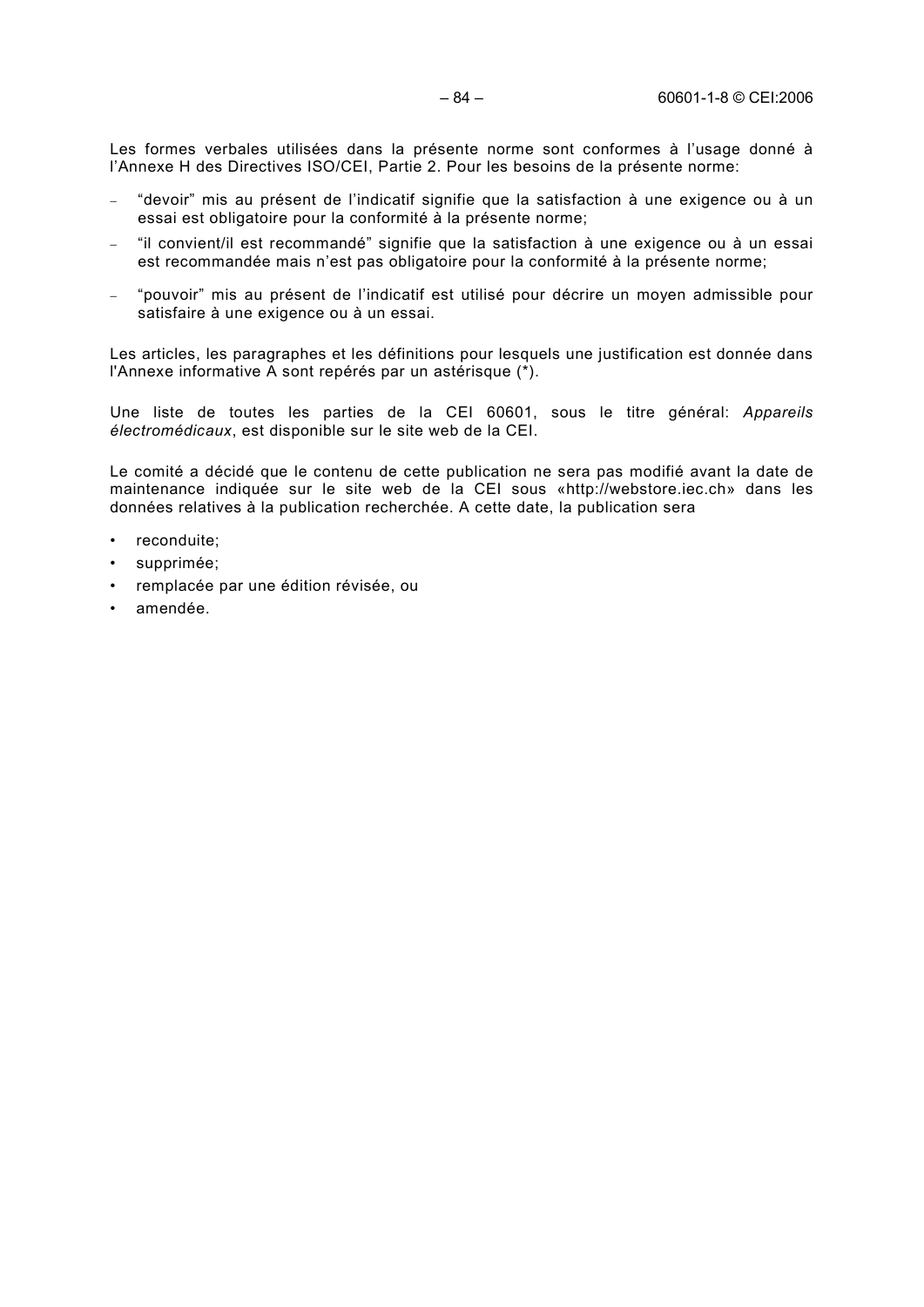#### INTRODUCTION

Les APPAREILS et LES SYSTÈMES ÉLECTROMÉDICAUX sont de plus en plus utilisés dans la pratique médicale. Les SIGNAUX D'ALARME sont fréquemment utilisés pour indiquer l'état physiologique non satisfaisant d'un PATIENT, l'état de fonctionnement non satisfaisant d'un APPAREIL ou d'un SYSTÈME ÉLECTROMÉDICAL ou pour avertir l'OPÉRATEUR des DANGERS potentiels encourus par le PATIENT ou l'OPÉRATEUR dus à l'APPAREIL ou au SYSTÈME ÉLECTROMÉDICAL. Les SIGNAUX D'INFORMATION transmettent des informations indépendantes de toute CONDITION D'ALARME.

Des enquêtes effectuées auprès du personnel de santé ont montré un important mécontentement concernant les SIGNAUX D'ALARME. Les problèmes évoqués englobent la difficulté d'identification de la source d'un SIGNAL D'ALARME, les SIGNAUX D'ALARME forts et dérangeants et la forte incidence des FAUSSES CONDITIONS D'ALARMES POSITIVES ou des FAUSSES CONDITIONS D'ALARMES NÉGATIVES [16]1). Des enquêtes auprès des fabricants de moniteurs à usage médical ont révélé une grande diversité de PRÉRÉGLAGES D'ALARMES PAR DÉFAUT. La principale raison qui conduit à désactiver des SIGNAUX D'ALARME est l'existence d'un nombre important de SIGNAUX D'ALARME associés à des FAUSSES CONDITIONS D'ALARMES POSITIVES. Voir aussi la bibliographie.

La sécurité des PATIENTS dépend de la capacité de l'OPÉRATEUR à évaluer correctement les caractéristiques des SIGNAUX D'ALARME. L'APTITUDE À L'UTILISATION est un élément important de la conception des SIGNAUX D'ALARME qui peuvent être facilement perçus sans être dérangeants ou perturbateurs plus qu'il n'est nécessaire. Cette approche vise à rationaliser la situation actuelle, à réduire la confusion en limitant la prolifération des SIGNAUX D'ALARME et de leurs états de commande et à minimiser la gêne pour les tiers. La présente norme collatérale a été établie grâce à la contribution de cliniciens, d'ingénieurs et de psychologues.

La terminologie, les exigences, les recommandations et les lignes directrices d'ordre général de la présente norme collatérale sont destinées à aider les fabricants d'APPAREILS et de SYSTÈMES ÉLECTROMÉDICAUX et les comités d'études responsables des normes particulières.

L'efficacité d'un SYSTÈME D'ALARME dépend en grande partie de sa mise en œuvre par L'ORGANISME RESPONSABLE. Il est important que L'ORGANISME RESPONSABLE configure le SYSTÈME D'ALARME de telle façon qu'un OPÉRATEUR ne soit pas en mesure de le remettre en cause.

—————————

<sup>1)</sup> Les chiffres entre crochets se réfèrent à la bibliographie.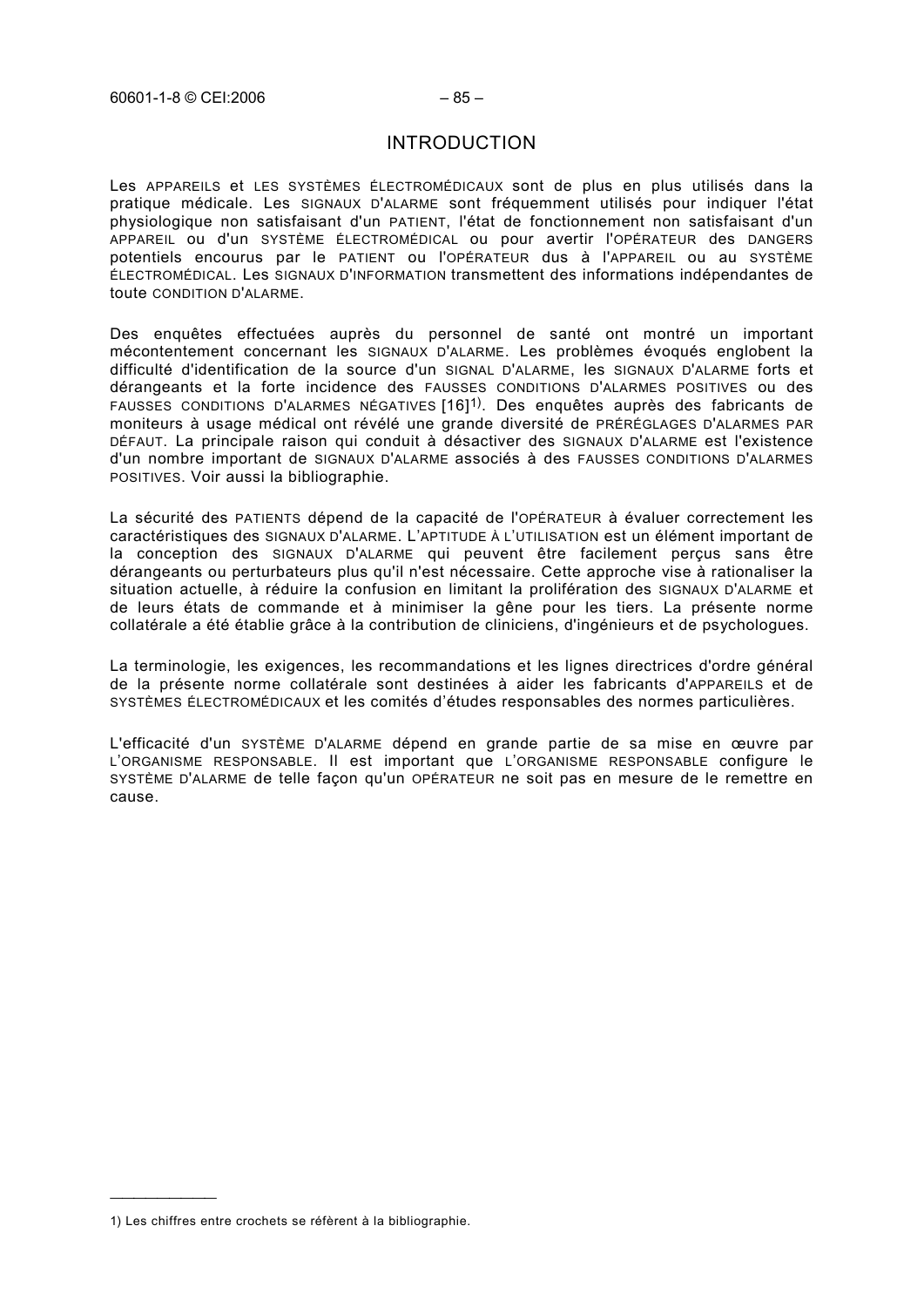#### **APPAREILS ÉLECTROMÉDICAUX –**

#### **Partie 1-8: Exigences générales pour la sécurité de base et les performances essentielles – Norme collatérale: Exigences générales, essais et guide pour les systèmes d'alarme des appareils et des systèmes électromédicaux**

#### **1 \* Domaine d'application, objet et normes connexes**

#### **1.1 Domaine d'application**

La présente Norme internationale s'applique à la SÉCURITÉ DE BASE et aux PERFORMANCES ESSENTIELLES des APPAREILS ÉLECTROMÉDICAUX et des SYSTÈMES ÉLECTROMÉDICAUX, désignés ci-après sous le terme APPAREILS EM et SYSTÈMES EM.

La présente norme collatérale spécifie les exigences applicables aux SYSTÈMES D'ALARME et aux SIGNAUX D'ALARME des APPAREILS ET DES SYSTÈMES EM.

Elle donne également des lignes directrices pour l'application des SYSTÈMES D'ALARME.

#### **1.2 Objet**

La présente norme collatérale a pour objet de spécifier les exigences de sécurité de base et les exigences en matière de performances essentielles ainsi que les essais des SYSTÈMES D'ALARME des APPAREILS et des SYSTÈMES EM et de donner des lignes directrices pour leur application. Cela est réalisé en définissant des catégories d'alarmes (priorités) par degré d'urgence, des SIGNAUX D'ALARME et des états de commande cohérents et leur marquage pour tous les SYSTÈMES D'ALARME.

La présente norme collatérale ne spécifie pas

- si un APPAREIL OU UN SYSTÈME EM particulier doit être équipé de SYSTÈMES D'ALARME;
- les circonstances particulières qui déclenchent une CONDITION D'ALARME;
- l'affectation des priorités à une CONDITION D'ALARME particulière; ou
- les dispositifs à même de générer des SIGNAUX D'ALARME.

#### **1.3 Normes connexes**

#### **1.3.1 CEI 60601-1**

Pour les APPAREILS et les SYSTÈMES EM, la présente norme collatérale complète la CEI 60601-1.

Lorsqu'il est fait référence à la CEI 60601-1 ou à la présente norme collatérale, soit individuellement soit combinées, les conventions suivantes sont utilisées:

- "la norme générale" désigne la CEI 60601-1 seule;
- "la présente norme collatérale" désigne la CEI 60601-1-8 seule;
- "la présente norme" désigne la combinaison de la norme générale et de la présente norme collatérale.